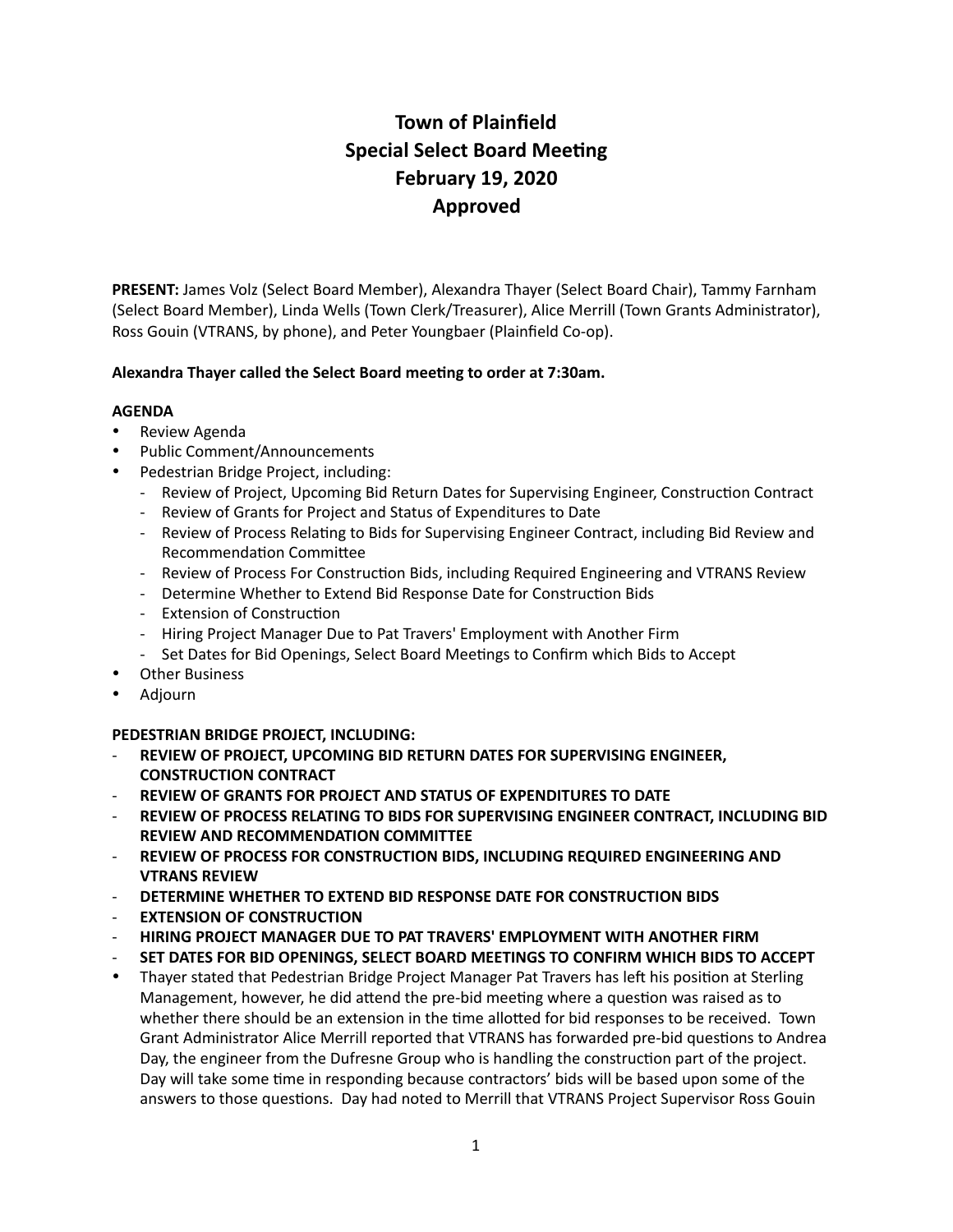wanted to delay the process by one week and that there would be two addenda to the bid. Because Merrill did not hear this directly from Gouin, it was decided that Gouin be brought into the conversation by phone. Merrill distributed information to the Select Board while Thayer connected Gouin into the meeting by phone. Gouin explained that Day is waiting for responses to some of the questions from the structural engineer and, in the meantime, is drafting addendum one. Once both addenda are posted, bids cannot be opened for at least five days, which will allow time for prospective contractors to refabricate their bids. Stating that it was not necessary to re-advertise in the newspaper, Gouin recommended that the addenda be posted on the Town's website and that it refer any questions contractors might have regarding these addenda to the Dufresne Group. Gouin confirmed that the electronic bids received by the deadline for the managing engineer **Construction Inspection Services** need not be formally opened, but rather should be forwarded to Merrill who will then forward them to the selection committee. Any that are received past the deadline should be rejected. The phone call with Gouin was concluded. Merrill noted that she is the one who will be coordinating the bid and selection committee process until a local project manager is hired. The new deadline for receipt of construction bids is 2/28/20 and bidders will need to be notified of the results within three weeks. Merrill outlined the process following receipt of construction bids, which, after opening, will be forwarded to Day for analysis. The information will then sent on to VTRANS, with the Town obliged to give the construction award to the lowest bidder.

- The request for proposals for construction inspection services has already gone out and the bids, each comprising two files—a technical proposal and a cost proposal—will be sent to Pat Travers via email. Travers will forward them to Town Clerk/Treasurer Linda Wells who will then forward them to Merrill. Merrill will forward only the technical proposals to the selection committee to evaluate, and after it makes its recommendations, the selection committee will be sent the cost proposals. If the costs for each bid fall within the range that VTRANS expects such work to cost, the selection committee can choose the bid that it has ranked the highest. If there is a discrepancy in what the project should cost, a different process will need to be followed. If there is no discrepancy, Merrill will notify the Select Board and VTRANS which of the bids was ranked highest along with a summary of the process. VTRANS will draft a contract, which the Select Board will review and approve, and the construction inspection person can be hired.
- Regarding the process of hiring the municipal project manager or local project manager who is the replacement for Pat Travers, Merrill stated that Gouin suggested using the "At the Ready" service offered through VTRAN's website, which lists several pre-screened firms that meet the qualifications for municipal project management. None of the firms listed that have submitted bids for the other positions can be considered. The hiring committee will be made up of the same people who are on the committee to select the construction inspection services engineer. It will rank no fewer than three of the eligible firms using a municipal consultant selection form and choose its top choice. The top choice will be asked to submit a proposal to ensure that the time, duration, and cost of the project has been negotiated to both party's satisfaction. The consultant will then prepare a scope of work and fees associated with the project, which then gets sent on to VTRANS. In a follow-up call to Gouin, it was determined that there was no need to extend the time for the construction services engineer contract. **Tammy Farnham made a motion to authorize Linda Wells to confirm receipt of email files for open the Construction Inspection Services bids on Friday, 2/21/20 by noon and to** forward these emails to Alice Merrill, who will forward them to the Selection Committee for **review. (First review the technical proposal for ranking, and then review the cost proposal). The**  motion was approved.
- Immediately following, Farnham made a motion to authorize Alice Merrill to open, read aloud, and record the Construction Bids at for Wells to forward by email to Alice Merrill the construction **bids from contractors, which Merrill will open on 2/28/20 at 3:01pm, the deadline, on Friday, 2/28/20 and for Linda Wells to mail the bids to Andrea Day of Dufresne for bid analysis. The**  motion was approved.